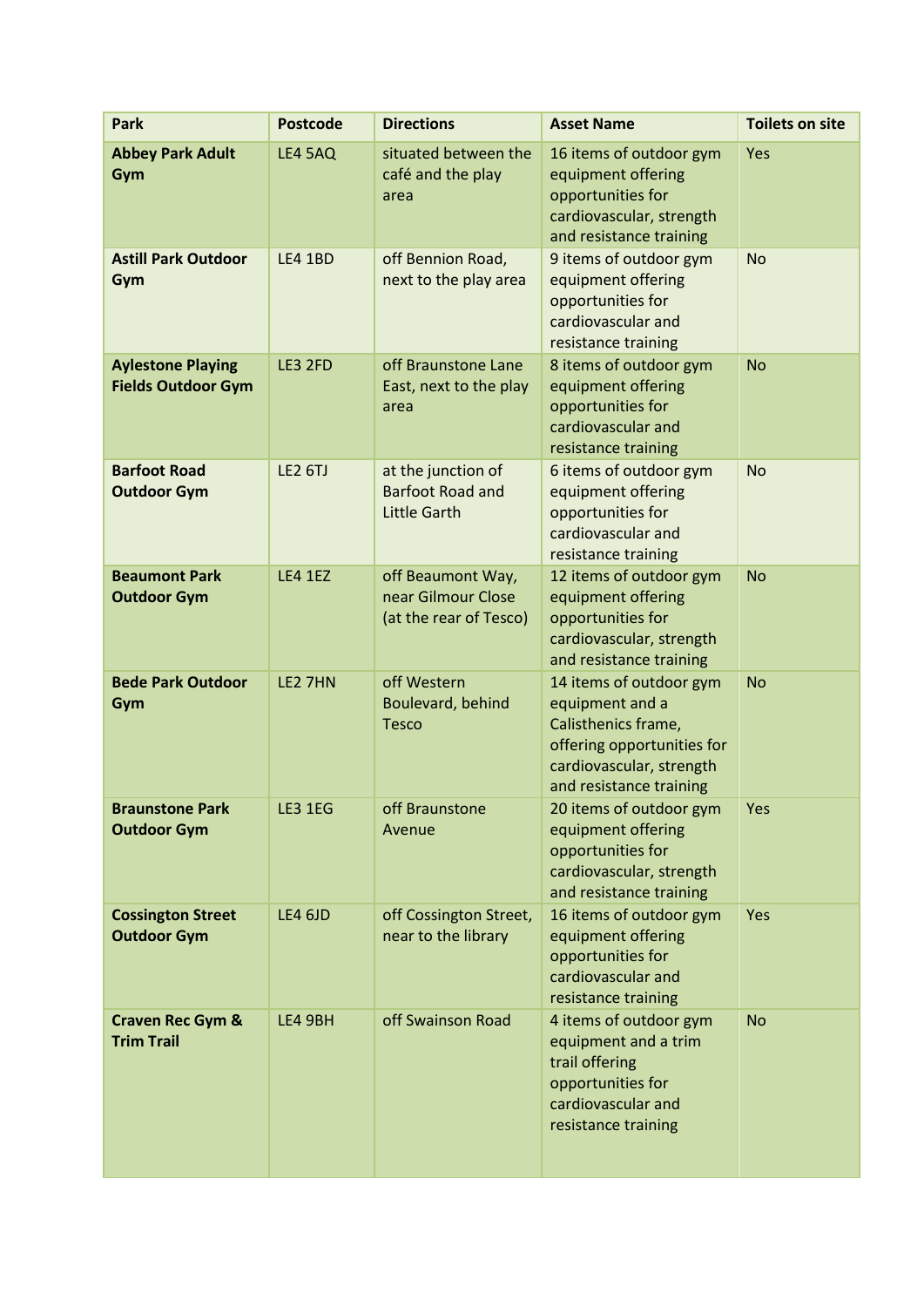| <b>Exchange Park</b><br><b>Outdoor Gym</b>              | <b>LE2 9DB</b> | off Sturdee Road<br>(opposite The<br>Exchange)                                                           | 10 items of outdoor gym<br>equipment offering<br>opportunities for<br>cardiovascular, strength<br>and resistance training | <b>No</b> |
|---------------------------------------------------------|----------------|----------------------------------------------------------------------------------------------------------|---------------------------------------------------------------------------------------------------------------------------|-----------|
| <b>Evington Park</b><br><b>Outdoor Gym</b>              | <b>LE5 6DE</b> | off Cordery Road<br>(opposite Evington<br>House)                                                         | 9 items of outdoor gym<br>equipment offering<br>opportunities for<br>cardiovascular and<br>resistance training            | Yes       |
| <b>Fosse Recreation</b><br><b>Ground Outdoor</b><br>Gym | LE3 5RR        | off Fosse Road North                                                                                     | 14 items of outdoor gym<br>equipment offering<br>opportunities for<br>cardiovascular, strength<br>and resistance training | <b>No</b> |
| <b>Hamilton Outdoor</b><br>Gym                          | LE5 1SW        | off Topaz Way                                                                                            | 9 items of outdoor gym<br>equipment offering<br>opportunities for<br>cardiovascular and<br>resistance training            | <b>No</b> |
| <b>Hastings Road Adult</b><br>Gym                       | LE5 ONH        | off Brodick Walk<br>(next to play area)                                                                  | 7 items of outdoor gym<br>equipment offering<br>opportunities for<br>cardiovascular and<br>resistance training            | <b>No</b> |
| <b>Humberstone Park</b><br><b>Outdoor Gym</b>           | <b>LE5 4DG</b> | off Uppingham Road,<br>next to the tennis<br>courts and next to<br>the play area (two<br>separate areas) | 15 items of outdoor gym<br>equipment offering<br>opportunities for<br>cardiovascular, strength<br>and resistance training | Yes       |
| <b>Jesse Jackson Park</b><br><b>Adult Gym</b>           | LE4 7RR        | off Troon Way, at the<br>rear of Sainsbury's                                                             | 8 items of outdoor gym<br>equipment offering<br>opportunities for<br>cardiovascular and<br>resistance training            | <b>No</b> |
| <b>Knighton Park Adult</b><br>Gym                       | LE2 3RJ        | off Palmerston Way,<br>close to the toilets                                                              | 13 items of outdoor gym<br>equipment offering<br>opportunities for<br>cardiovascular, strength<br>and resistance training | Yes       |
| <b>Langley Walk Adult</b><br>Gym                        | <b>LE4 2AZ</b> | off Langley Gardens<br>and Kingsthorpe<br>Close, (next to the<br>play area)                              | 6 items of outdoor gym<br>equipment offering<br>opportunities for<br>cardiovascular and<br>resistance training            | <b>No</b> |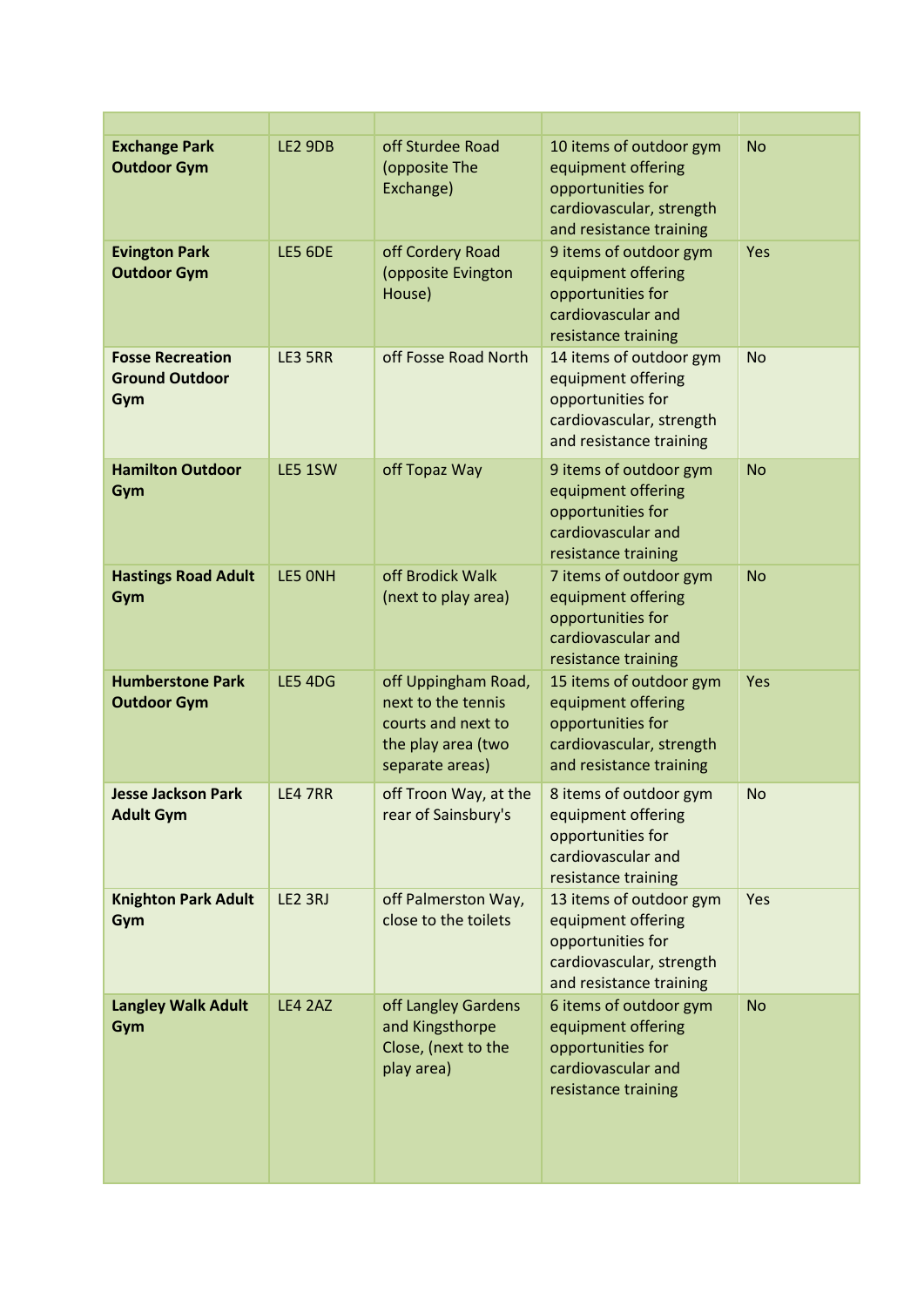| <b>Meadow Gardens</b><br><b>Outdoor Gym</b>      | <b>LE2 6QL</b> | off Meadow<br>Gardens, on the<br>opposite side of<br>Windley Road from<br>the play area  | 14 items of outdoor gym<br>equipment offering<br>opportunities for<br>cardiovascular, strength<br>and resistance training | <b>No</b>  |
|--------------------------------------------------|----------------|------------------------------------------------------------------------------------------|---------------------------------------------------------------------------------------------------------------------------|------------|
| <b>Montrose Road</b><br><b>Outdoor Gym</b>       | <b>LE2 8SJ</b> | off Matts Close                                                                          | 8 items of outdoor gym<br>equipment offering<br>opportunities for<br>cardiovascular and<br>resistance training            | <b>No</b>  |
| <b>Nelson Mandela</b><br><b>Park Outdoor Gym</b> | <b>LE1 6YT</b> | off Lancaster Road,<br>opposite the play<br>area                                         | 15 items of outdoor gym<br>equipment offering<br>opportunities for<br>cardiovascular, strength<br>and resistance training | Yes        |
| <b>Nether hall Adult</b><br>Gym                  | <b>LE5 1DR</b> | close to the Nether<br>hall Road/Armadale<br>Drive junction<br>(underneath the<br>trees) | 6 items of outdoor gym<br>equipment offering<br>opportunities for<br>cardiovascular and<br>resistance training            | <b>No</b>  |
| <b>Rally Park Outdoor</b><br>Gym                 | LE3 5JH        | off Tudor Road, close<br>to the BMX track                                                | 15 items of outdoor gym<br>equipment offering<br>opportunities for<br>cardiovascular, strength<br>and resistance training | <b>No</b>  |
| <b>Rushey Fields</b><br><b>Outdoor Gym</b>       | <b>LE4 7AN</b> | off Melton Road,<br>next to the Police<br><b>Station</b>                                 | 14 items of outdoor gym<br>equipment offering<br>opportunities for<br>cardiovascular, strength<br>and resistance training | <b>No</b>  |
| <b>Ryder Road Outdoor</b><br>Gym                 | <b>LE3 6UL</b> | close to the Ryder<br>Road/Fulford Road<br>junction (near to<br>Tesco)                   | 3 items of outdoor gym<br>equipment offering<br>opportunities for<br>cardiovascular and<br>resistance training            | <b>No</b>  |
| <b>Spinney Hill Park</b><br><b>Adult Gym</b>     | LE5 5BP        | off Park Vale Road,<br>opposite the<br><b>Egginton Street</b><br>junction                | 17 items of outdoor gym<br>equipment offering<br>opportunities for<br>cardiovascular, strength<br>and resistance training | <b>Yes</b> |
| <b>St. Matthews Park</b><br><b>Outdoor Gym</b>   | LE1 2HR        | off Willow Street,<br>opposite the What<br>Cabin                                         | 8 items of outdoor gym<br>equipment offering<br>opportunities for<br>cardiovascular and<br>resistance training            | <b>No</b>  |
| <b>Towers Park</b><br><b>Outdoor Gym</b>         | LE5 OBH        | off Victoria Road<br>East, close to the<br>former Towers<br>Hospital                     | 15 items of outdoor gym<br>equipment offering<br>opportunities for<br>cardiovascular, strength                            | <b>No</b>  |